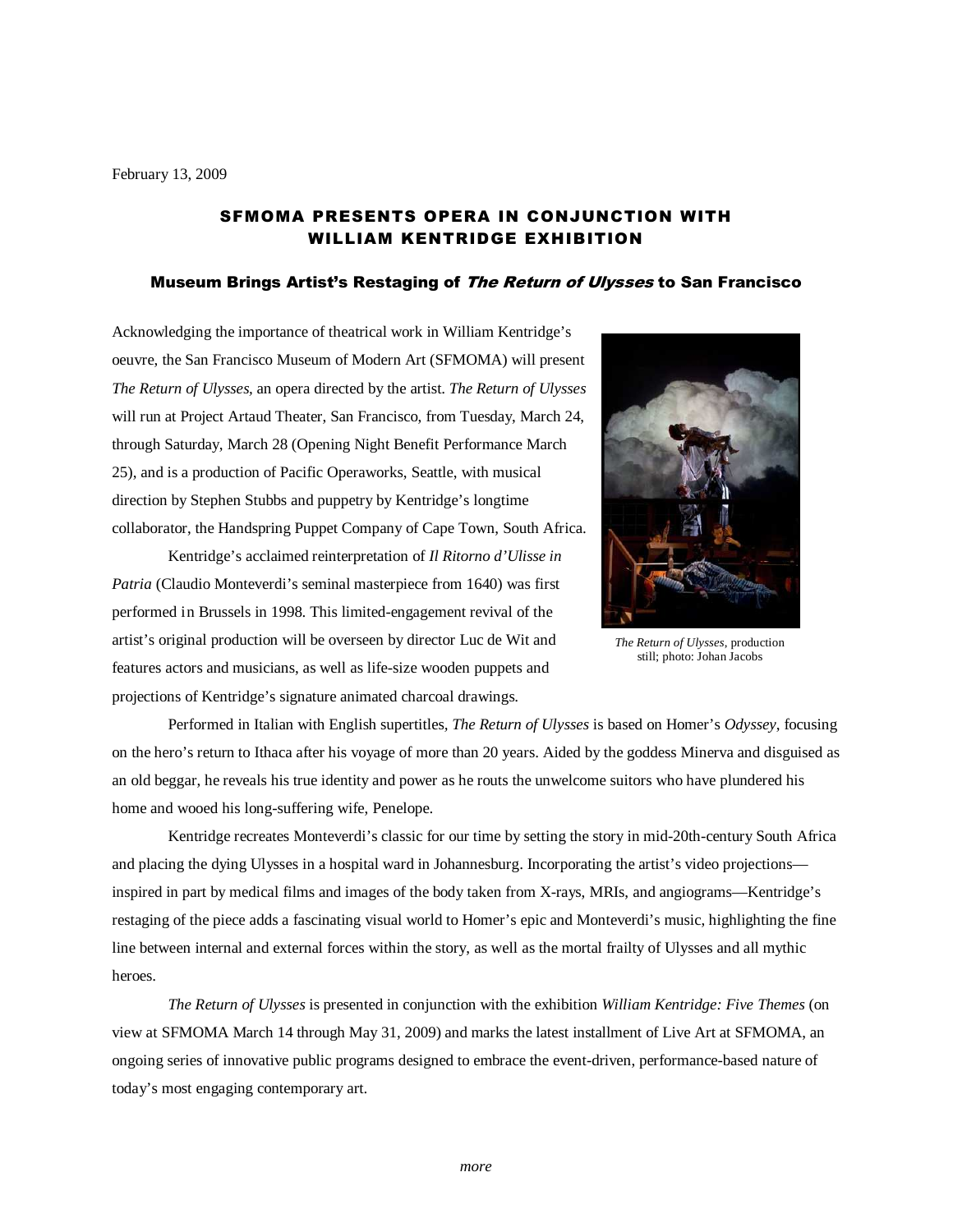# THE RETURN OF ULYSSES

**An opera by Claudio Monteverdi** 

**Directed by William Kentridge** 

*Revival directed by Luc de Wit; produced by Pacific Operaworks, Seattle; musical direction by Stephen Stubbs; featuring the Handspring Puppet Company of South Africa*  Tuesday–Saturday, March 24–28, 8 p.m.

Opening Night Benefit Performance: March 25

Project Artaud Theater, 450 Florida Street, San Francisco

Performed in Italian with English supertitles; approximately 100 minutes; no intermission.

\$60–\$100 general; \$45–\$85 SFMOMA members, students, and seniors.

For tickets, visit www.sfmoma.org/kentridgeopera or call Ticketmaster at 800.745.3000.

# THE RETURN OF ULYSSES OPENING NIGHT BENEFIT PERFORMANCE

Wednesday, March 25 Reception: 5:30–7:30 p.m. Performance: 8 p.m.

The Modern Art Council, SFMOMA's primary fund-raising auxiliary, hosts the highly anticipated opening night of *The Return of Ulysses.* Mingle at a pre-show cocktail reception, then see the production in its San Francisco debut. All proceeds support SFMOMA's exhibitions and public programs. \$750 Grand Benefactor; \$500 Benefactor; \$350 Patron.

For tickets, call the Modern Art Council at 415.618.3268 or email mac@sfmoma.org. For more information, visit www.sfmoma.org/kentridgeopera.

Major support for the opening night of *The Return of Ulysses* is provided by KPMG LLP. Additional support is provided by Peggy and Willis Newton. Special thanks to our wine sponsor, Napa Valley Vintners.

# LIVE ART SPOTLIGHT

**Panel Discussion:** *The Return of Ulysses*

Stephen Stubbs, Pacific Operaworks; musicians and performers from *The Return of Ulysses* Saturday, March 28, 2 p.m. Phyllis Wattis Theater, SFMOMA

Join members of the San Francisco production of William Kentridge's *The Return of Ulysses* for this behind-thescenes look at making and performing this celebrated restaging of Monteverdi's opera. Expect a puppet demonstration.

\$10 general; \$7 SFMOMA members, students, and seniors. Program tickets are available at the museum (no surcharge) or through www.sfmoma.org/tickets (surcharge applies).

*The Return of Ulysses* is made possible by generous support from the Koret Foundation, Doris and Donald Fisher, the Mimi and Peter Haas Fund, and Nancy and Steven H. Oliver. Virgin America is the official airline of this production.

*William Kentridge: Five Themes* is organized by the San Francisco Museum of Modern Art and the Norton Museum of Art. Generous support for the exhibition is provided by the Koret Foundation. Additional support is provided by the National Endowment for the Arts. The San Francisco presentation of the exhibition is made possible by generous support from Doris and Donald Fisher.

Support for Live Art at SFMOMA is provided by The William and Flora Hewlett Foundation.

# Media Contact:

Robyn Wise, 415.357.4172, rwise@sfmoma.org Libby Garrison, 415.357.4177, lgarrison@sfmoma.org Sandra Farish Sloan, 415.357.4174, ssloan@sfmoma.org